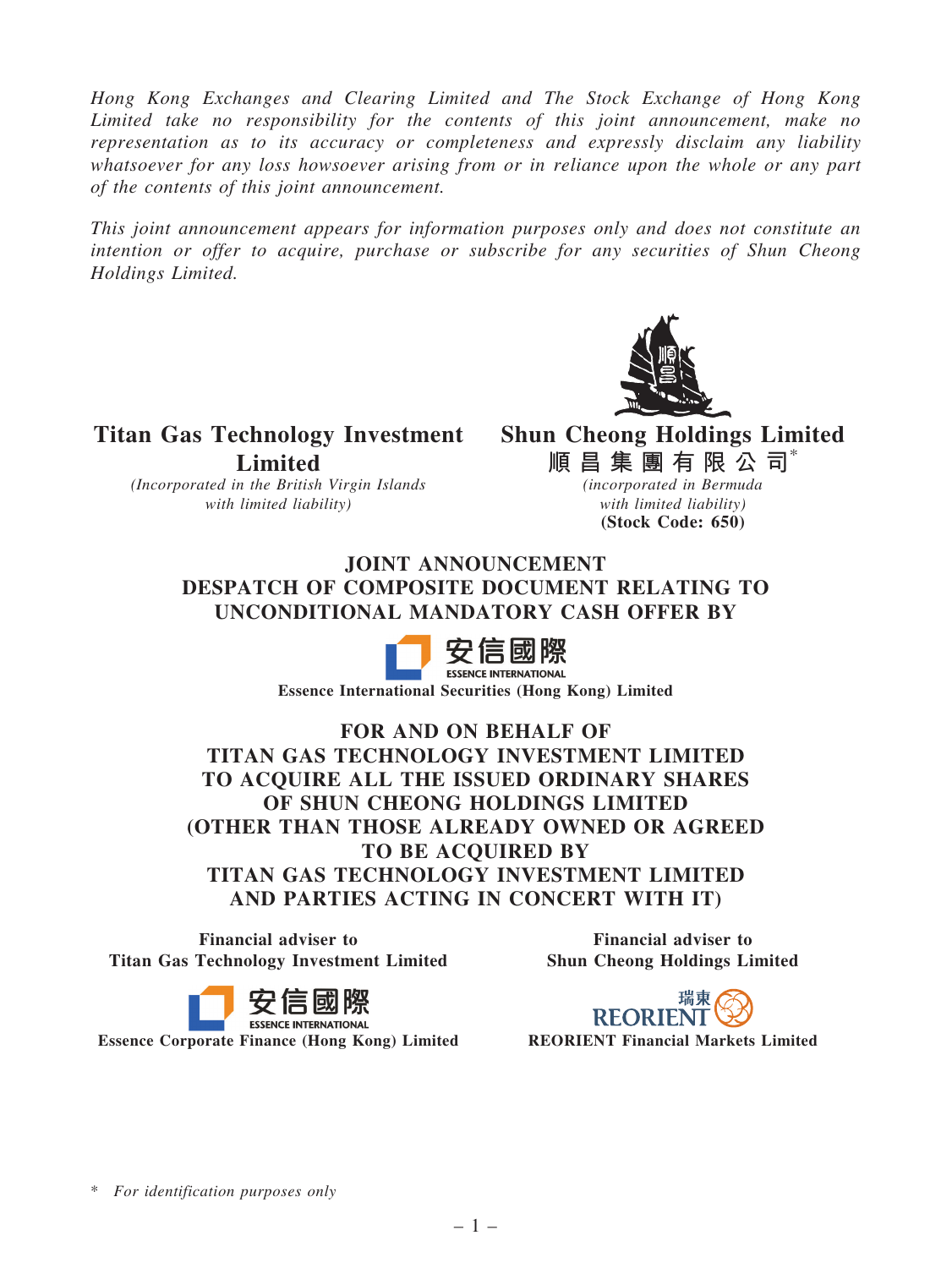The Composite Document, together with the Form of Acceptance, setting out, among other things, (i) the expected timetable of the Offer, (ii) the detailed terms of the Offer and procedures for acceptance in respect of the Offer, (iii) the letter from Essence Securities, (iv) the letter from the Board, (v) the letter from the Independent Board Committee and (vi) the letter from the Independent Financial Adviser, will be despatched to the Shareholders on 5 August 2016 in accordance with the Takeovers Code.

The expected timetable is set out below in this joint announcement.

Shareholders are strongly advised to read the Composite Document and the accompanying Form of Acceptance carefully, including the recommendations of the Independent Board Committee to the Independent Shareholders and the advice from the Independent Financial Adviser to the Independent Board Committee in respect of the Offer and other information of the Group and the Restructured Group, before taking any action on the Offer.

Shareholders and investors are strongly advised to exercise caution when dealing in the securities of the Company, and if they are in any doubt about their position, they should consult their professional advisers. The Offeror and the Company remind their respective associates of the dealing restrictions under the Takeovers Code and to disclose their permitted dealings, if any, in any securities of the Company.

References are made to the (i) joint announcement of Shun Cheong Holdings Limited (the "Company") and Titan Gas Technology Investment Limited (the "Offeror") dated 27 October 2015 (the ''Joint Announcement'') in relation to, among other things, the Transfer and the Transactions; (ii) the Company's announcement dated 20 November 2015; (iii) the announcements dated 7 January 2016, 28 January 2016, 23 March 2016 and 28 June 2016 jointly issued by the Offeror and the Company; (iv) the circular of the Company dated 29 June 2016 in relation to, among others, the Transfer and the Transactions contemplated thereunder (the "Circular"); (v) the announcement of the Company dated 22 July 2016 in relation to the poll results of the SGM held on 22 July 2016; (vi) the joint announcement of the Company and the Offeror dated 29 July 2016 in relation to the completion of the Transfer and the Transactions; and (vii) the composite document jointly issued by the Company and the Offeror dated 5 August 2016 (the ''Composite Document''). Unless the context otherwise requires, terms defined in this joint announcement shall have the same meaning as those defined in the Composite Document.

## DESPATCH OF THE COMPOSITE DOCUMENT

The Composite Document, together with the Form of Acceptance, setting out, among other things, (i) the expected timetable of the Offer, (ii) the detailed terms of the Offer and procedures for acceptance in respect of the Offer, (iii) the letter from Essence Securities, (iv) the letter from the Board, (v) the letter from the Independent Board Committee and (vi) the letter from the Independent Financial Adviser, will be despatched to the Shareholders on 5 August 2016 in accordance with the Takeovers Code.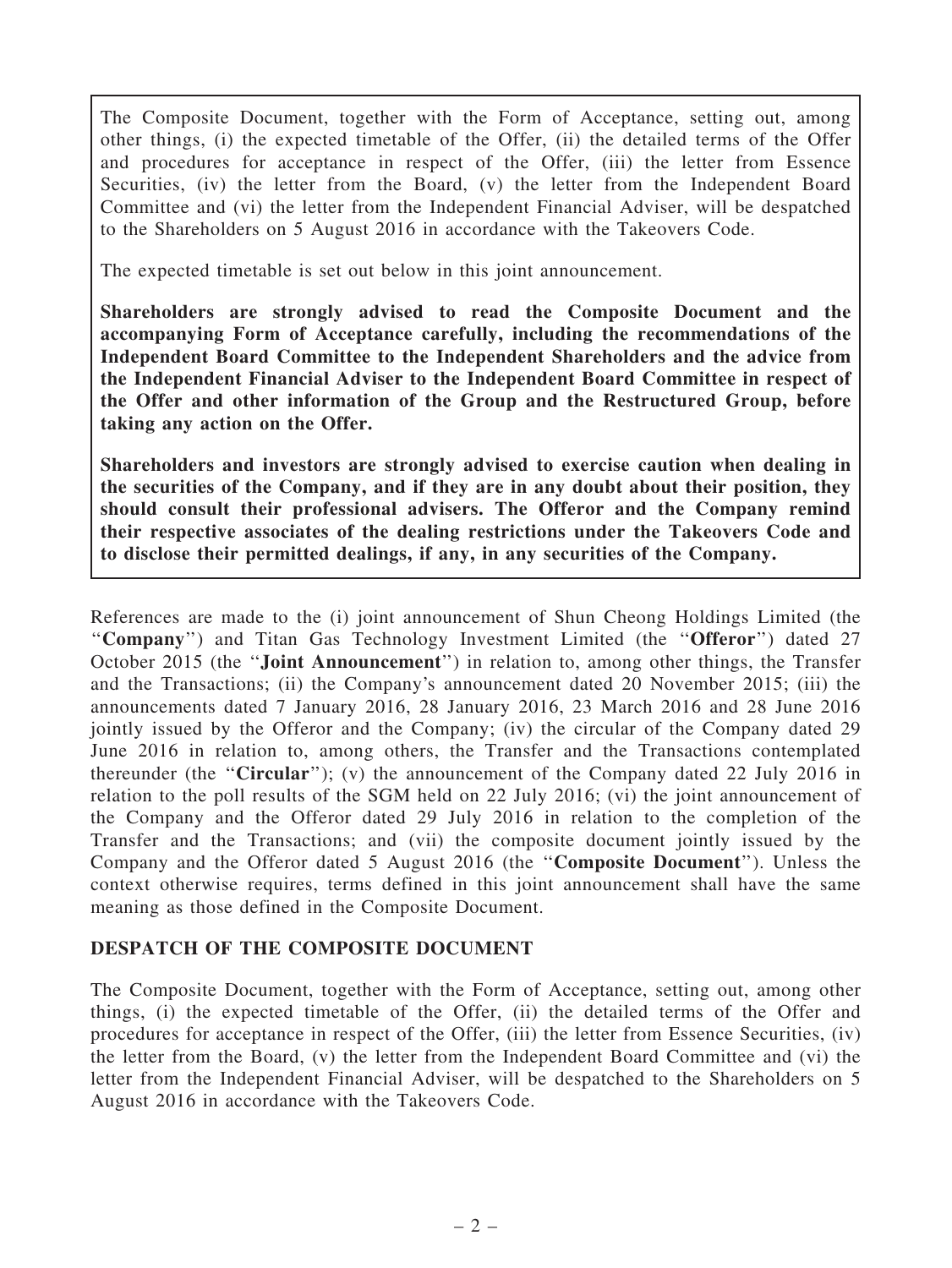## EXPECTED TIMETABLE

The expected timetable set out in the Composite Document as reproduced below is indicative only and may be subject to change. Any change to the timetable will be jointly announced by the Offeror and the Company as and when appropriate.

## 2016

| Despatch date of the Composite Document and<br>the accompanying Form of Acceptance and |                      |
|----------------------------------------------------------------------------------------|----------------------|
| Latest time and date for acceptance of                                                 |                      |
|                                                                                        |                      |
| Announcement of the results of the Offer<br>to be posted on the website of             | on Friday, 26 August |
| Latest date of posting of remittances for                                              |                      |

the amounts due under the Offer in respect of valid acceptances received under the Offer (Note 3) ..................Tuesday, 6 September

Notes:

- 1. The Offer, which is unconditional in all respects, is made on the date of posting of the Composite Document, and is capable of acceptance on and from that date until 4:00 p.m. on the Closing Date.
- 2. In accordance with the Takeovers Code, the Offer must initially be open for acceptance for at least 21 days following the date on which the Composite Document is posted. The Offer will close on Friday, 26 August 2016, and the latest time for acceptance is 4:00 p.m. on Friday, 26 August 2016, unless the Offeror revises or extends the Offer in accordance with the Takeovers Code. An announcement will be jointly issued by the Offeror and the Company through the website of the Stock Exchange by 7:00 p.m. on Friday, 26 August 2016 stating whether the Offer has been extended, revised or has closed for acceptance. In the event that the Offeror decides to extend or revise the Offer and the announcement does not specify the next closing date, at least 14 days' notice by way of an announcement will be given before the Offer is closed to those Shareholders who have not accepted the Offer.
- 3. Remittances in respect of the cash consideration (after deducting the seller's ad valorem stamp duty) payable for the Offer Shares tendered under the Offer will be despatched to the Shareholders accepting the Offer by ordinary post at their own risk as soon as possible, but in any event within seven (7) business days after the date of receipt by the Registrar of duly completed Form of Acceptance and all the relevant documents of title to render the acceptance by such Shareholders respectively under the Offer complete and valid.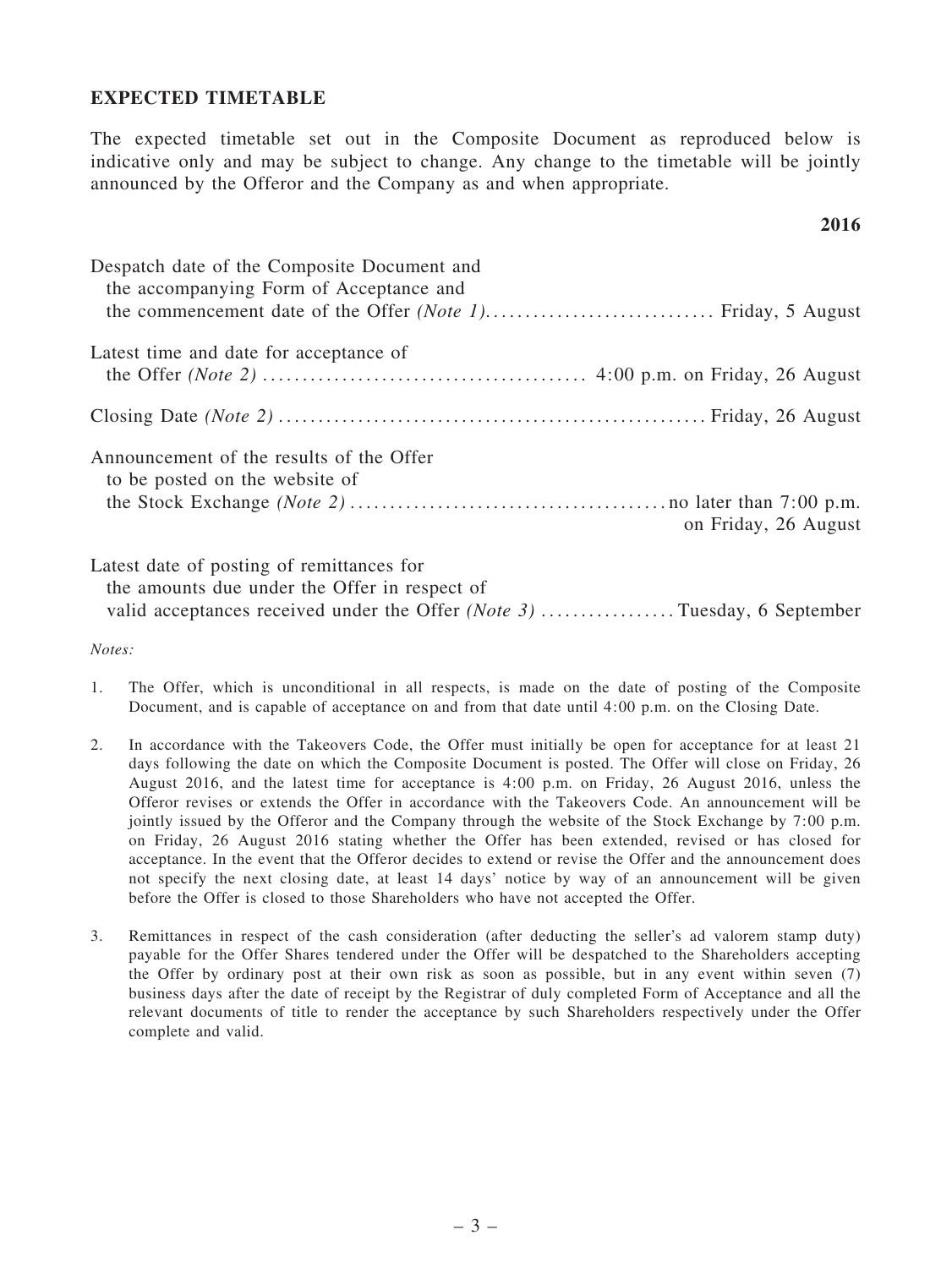- 4. Acceptances of the Offer shall be irrevocable and not capable of being withdrawn, except as permitted under the Takeovers Code. Please refer to section headed ''5. Right of withdrawal'' in Appendix I to the Composite Document for further information on the circumstances where acceptances may be withdrawn.
- 5. If there is a tropical cyclone warning signal number 8 or above, or a black rainstorm warning:
	- (a) in force in Hong Kong at any local time before 12:00 noon but no longer in force after 12:00 noon on the latest date for acceptance of the Offer, the latest time for acceptance of the Offer will remain at 4:00 p.m. on the same business day; or
	- (b) in force in Hong Kong at any local time between 12:00 noon and 4:00 p.m. on the latest date for acceptance of the Offer, the latest time for acceptance of the Offer will be rescheduled to 4:00 p.m. on the following business day which does not have either of those warnings in force at any time between 9:00 a.m. and 4:00 p.m..

Save as mentioned above, if the latest time for acceptance of the Offer does not take effect on the date and time as stated above, the other dates mentioned above may be affected. The Offeror and the Company will notify the Shareholders by way of announcement(s) on any change to the expected timetable as soon as possible.

Unless otherwise expressly stated, all times and dates contained in this joint announcement refer to Hong Kong time and dates.

## IMPORTANT

Shareholders are strongly advised to read the Composite Document and the accompanying Form of Acceptance carefully, including the recommendations of the Independent Board Committee to the Independent Shareholders and the advice from the Independent Financial Adviser to the Independent Board Committee in respect of the Offer, and other information of the Group and the Restructured Group, before taking any action on the Offer.

Shareholders and investors of the Company are strongly advised to exercise caution when dealing in securities of the Company, and if they are in any doubt about their position, they should consult their professional advisers. The Offeror and the Company remind their respective associates of the dealing restrictions under the Takeovers Code and to disclose their permitted dealings, if any, in any securities of the Company.

| By order of the sole director of               | By Order of the Board of            |
|------------------------------------------------|-------------------------------------|
| <b>Titan Gas Technology Investment Limited</b> | <b>Shun Cheong Holdings Limited</b> |
| <b>Xie Jianping</b>                            | Cao Jing                            |
| Sole Director                                  | <i>Executive Director</i>           |

Hong Kong, 4 August 2016

As at the date of this joint announcement, the Board comprises two executive Directors, being Ms. Cao Jing and Mr. Zhang Shaohua, one non-executive Director, being Mr. Mo Tianquan, and three independent non-executive Directors, being Prof. Ye Jianping, Mr. Palaschuk Derek Myles and Prof. Chen Zhiwu.

As at the date of this joint announcement, the sole director of the Offeror is Mr. Xie Jianping.